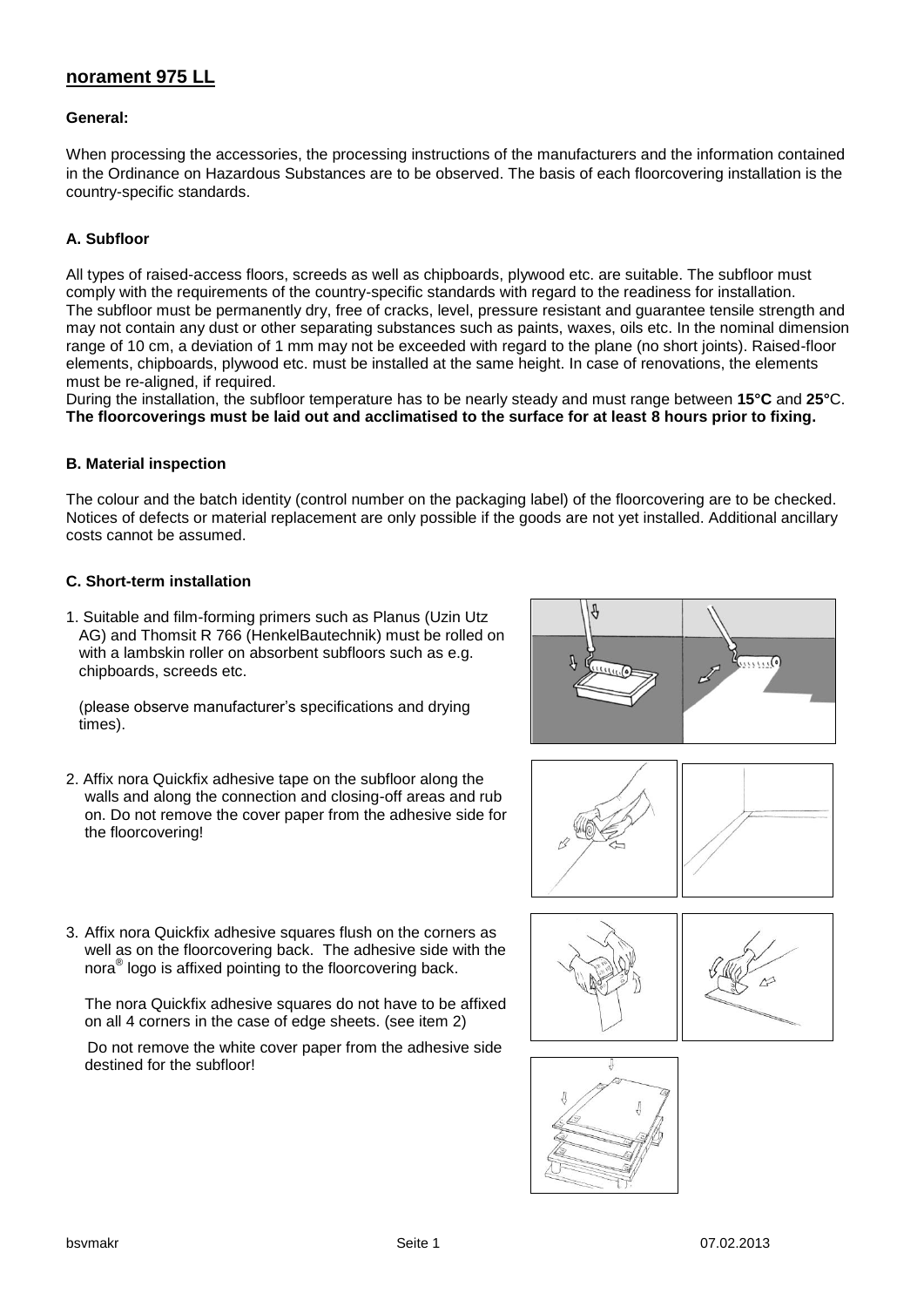## **C. Short-term installation**

4. Lay out the tiles in entire rooms or larger partial areas with cross joints, including cutting of the edge tiles, door connections, pipe fairleads etc.

Please observe the direction of the arrows on the tile back.

Acclimatise norament 975 LL tiles for at least 8 hours.

5. If required, rework the edge sheets along the walls as well as along the connection and closing-off areas.

 Slightly raise the corners of the norament 975 LL tiles individually one after the other, remove the white cover paper from the Quickfix adhesive squares and fix the corners.

 For the edge sheets, also remove the cover paper of the nora Quickfix adhesive tape. The now visible adhesive side with nora® logo points again in the direction of the floorcovering back.

 Press on firmly or tap on with a rubber mallet the adhesion areas.









## **C. Long-term installation with a slip-resistant and tackifying dispersion**

1. Application of a suitable slip-resistant and tackifying dispersion such as e.g. UZIN U 1000 and Thomsit T 425. The applied quantity and the type of application depend on the product. Please observe manufacturer's specifications.

 Important: In case of raised-access floors, no dispersion shall penetrate the joints of the elements. If required, mask the joint area.

 The stability of the fixing can be varied by applying different drying times. Please observe manufacturer's specifications.

2. Position the tiles after the desired drying time of the fixing agent and rub on or roll on.